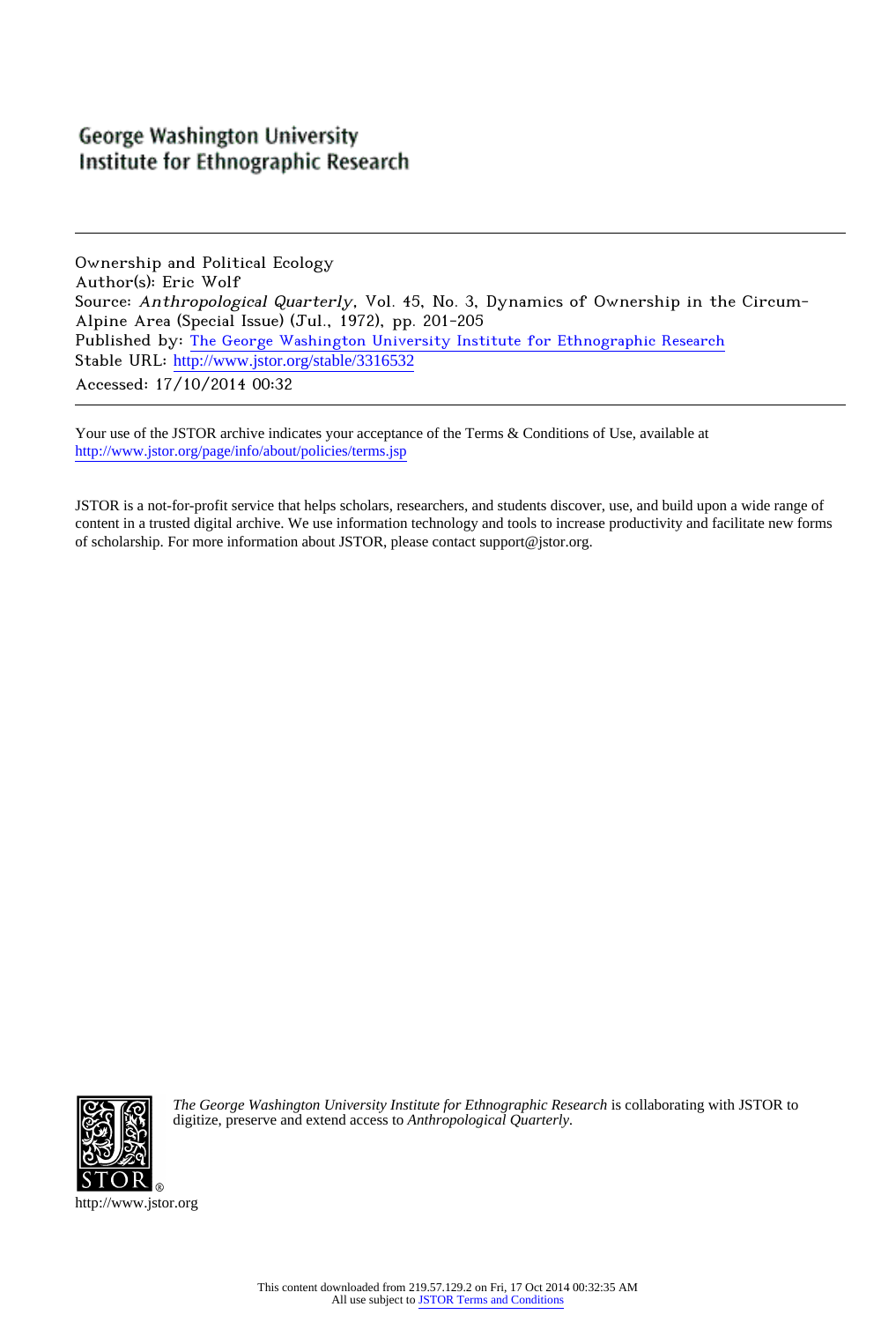# **OWNERSHIP AND POLITICAL ECOLOGY**

## **ERIC WOLF**

### **City University of New York**

**The studies presented in this symposium demonstrate how sophisticated anthropologists have become in following through the connective linkages in local ecosystems and in specifying the parameters of economic change. The Alps, of course, offer a magnificent laboratory to the ecological anthropologist interested in the ramifications, at any given time and over time, of microvariations in altitude, slope, soil, precipitation, temperature, wind, and in the incidence of sunshine and shade. The papers presented here document the importance of these variations on the distribution of men, animals and plants over the landscape, and on the specification and scheduling of work sites and work tasks. All the papers demonstrate how important it is, for any one household at any one time, to achieve a balance between unimpeded access to an effective combination of resources characterized by such heterogeneity, and the operation of the jural rules concerning who owns what. In fact, much of the data on cultural ecology in the Alps could be phrased as the outcome of a continuing game against a centrifugally organized environment by populations equipped with two sets of ambiguous and often contradictory rules. To survive in such an environment, a population must organize its resources into viable resource bundles, whatever the requirements of property and inheritance. It does so largely, to adopt the parlance used by Robert Netting in his paper, through the development of long-range strategies of expansion, intensification, and regulation. At the same time, the dynamics of ownership by individual households often run counter to these long-range strategies by favoring short-term realignments of resources according to another set of rules, the rules of property and succession to rights in property.** 

**The symposium papers take us a long way on the road towards a better understanding of the phenomena involved. Eschewing a static analysis of jural rights, they offer a processual view of ownership, in its varied ecological and social parameters. They thus also point the direction in which analysis must go, adumbrated perhaps most clearly in Berthoud's paper. The property connexion in complex societies is not merely an outcome of local or regional ecological processes. but a** 

**201**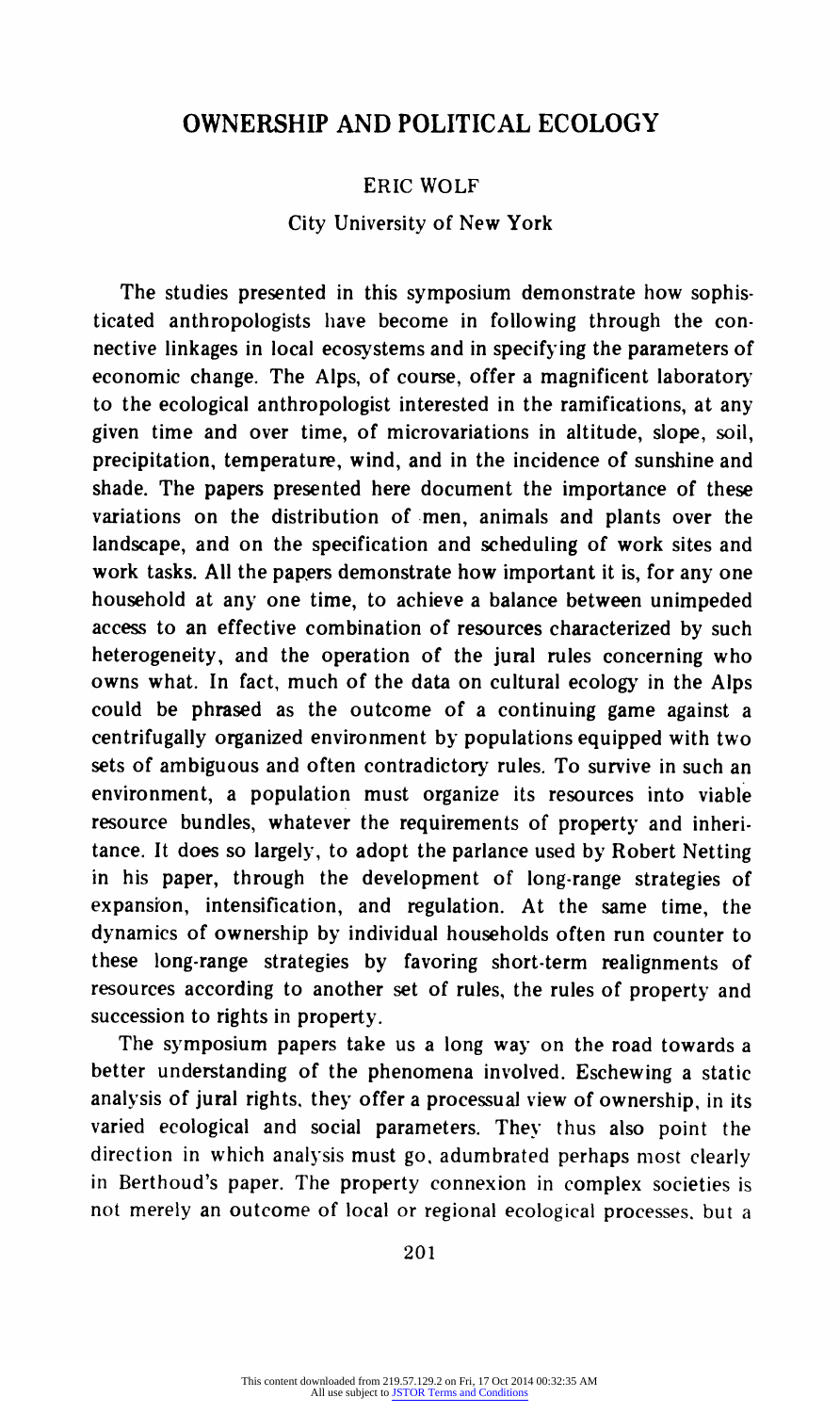**battleground of contending forces which utilize jural patterns to maintain or restructure the economic, social and political relations of society. Thus capitalism progresses through the employment of jural rules of ownership to strip the laborer of his means of production and to deny him access to the product of his labor. The local rules of ownership and inheritance are thus not simply norms for the allocation of rights and obligations among a given population, but mechanisms which mediate between the pressures emanating from the larger society and the exigencies of the local ecosystem. Certainly rules regarding inheritance are often shaped by the changing interests of non-local elites. The Catalan Cortes is said to have favored the introduction of impartibility in order to recruit man-power for maritime trade and warfare. The territorial rulers of Bavaria favored impartibility in the seventeenth century and partibility in the eighteenth; in Scandinavia partibility was general until the seventeenth century and set aside in the eighteenth.** 

**A similar point may be raised with regard to rules governing the distribution of decision-making power in the family. On first glance. one is tempted to derive the role of the head of the household largely from factors of decision-making within the local ecological context. Thus the features of impartible inheritance, social distance and antagonism among siblings, and heirship with unitary authority seem to form an invariant functional nexus. Yet unitary authority and social distance between siblings also exists in St. Felix in the South Tyrol where inheritance practice often contradicts the ideal of impartibility (Cole and Wolf, forthcoming). as well as under conditions of partibility, as in Oberhausen in Rhineland Palatinate (McGregor and Pelto 1963). One is tempted to ascribe these occurences of authoritarian household structure as much to the integration of these households into authoritarian political systems as to any causation emanating from the local ecological context. The need to view local life in a dialectical relationship with the larger man-made environment is also underlined when one considers out-migration as one of the strategic regulatory mechanisms within the local eco-system, as does Robert Netting in his discussion of Torbel in the Swiss Valais. Certainly Switzerland began to export military man-power rather early. with important political consequences both abroad and at home. Speaking of the sixteenth century, V. G. Kiernan says:** 

**A new race of hill-folk was coming to market, the Swiss, for two centuries the mercenary soldiers of Europe par excellence. It was a**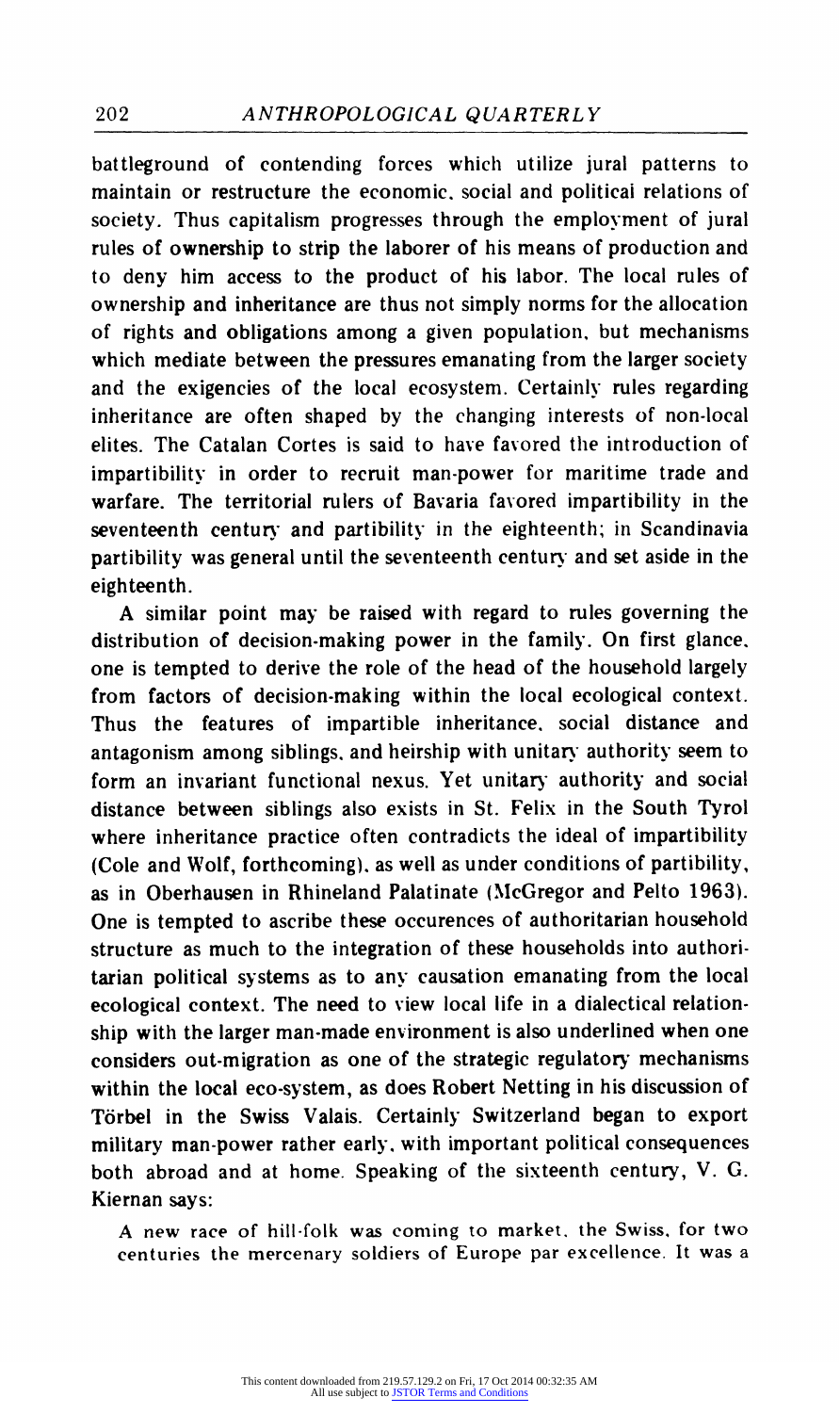**striking paradox that the old ruling groups were now, in great measure, saved by the mountaineers who most resolutely defied feudalism in their Alpine strongholds (Kiernan 1967:130);** 

**and he goes on to point out that this not only had implications for the world at large but for the Swiss communities of origin themselves:** 

**For Switzerland the three centuries of symbiosis with despotic France had evil consequences. Cantonal politics were corrupted by the fees received for licensing the export of soldiers, and rings of patricians increased their power at the expense of the common people. In vain had Zwingli tried to put an end to the traffic along with prostitution and adultery (Kiernan 1967:138).** 

**Thus rules striving to direct and contain the dynamics of ownership may on occasion dove-tail with the long-range strategies utilized by a community to expand, intensify or regulate its own ecological niche. Ideal rules of inheritance may sometimes confirm efforts at regulation in yielding a finite set of homesteads with viable combinations of resources. On the other hand, rules of partibility may threaten to fragment resource combinations and thus endanger the regulatory mechanisms, as in the case of Kippel described by Friedl. The same may happen in situations where ideal impartibility is not followed in fact, as in any situation where the short-range interests of households run counter to regulatory controls of the community.** 

**To survive these contradictions, the local ecosystem needs to strike a balance between centrifugal and centripetal tendencies. It was probably best able to do so when relevant decision-making power lay largely in its own hands, and when disruptive influences impinging from the outside could be contained at the border of the community. The**  fast-running changes which have set in after World War II-most **especially the development of pursuits outside agriculture and the transformation of land, labor, tools and money into commodities**  subject to households and members-suggest that the use of strategies **of ownership and inheritance are now increasingly prompted by factors over which the community has little control.** 

**When we read these studies of local communities in the Western and Eastern Alps in relation to each other, finally, the Alpine area appears to be less uniform than we have perhaps thought it to be in the past. Perhaps there exists a real difference between the two sectors of the Alpine crescent. The Western Alps were the scene of an early process of settlement, creating a dense network of self-regulating communities. The large transverse valleys, as well as their lateral offshoots, came to**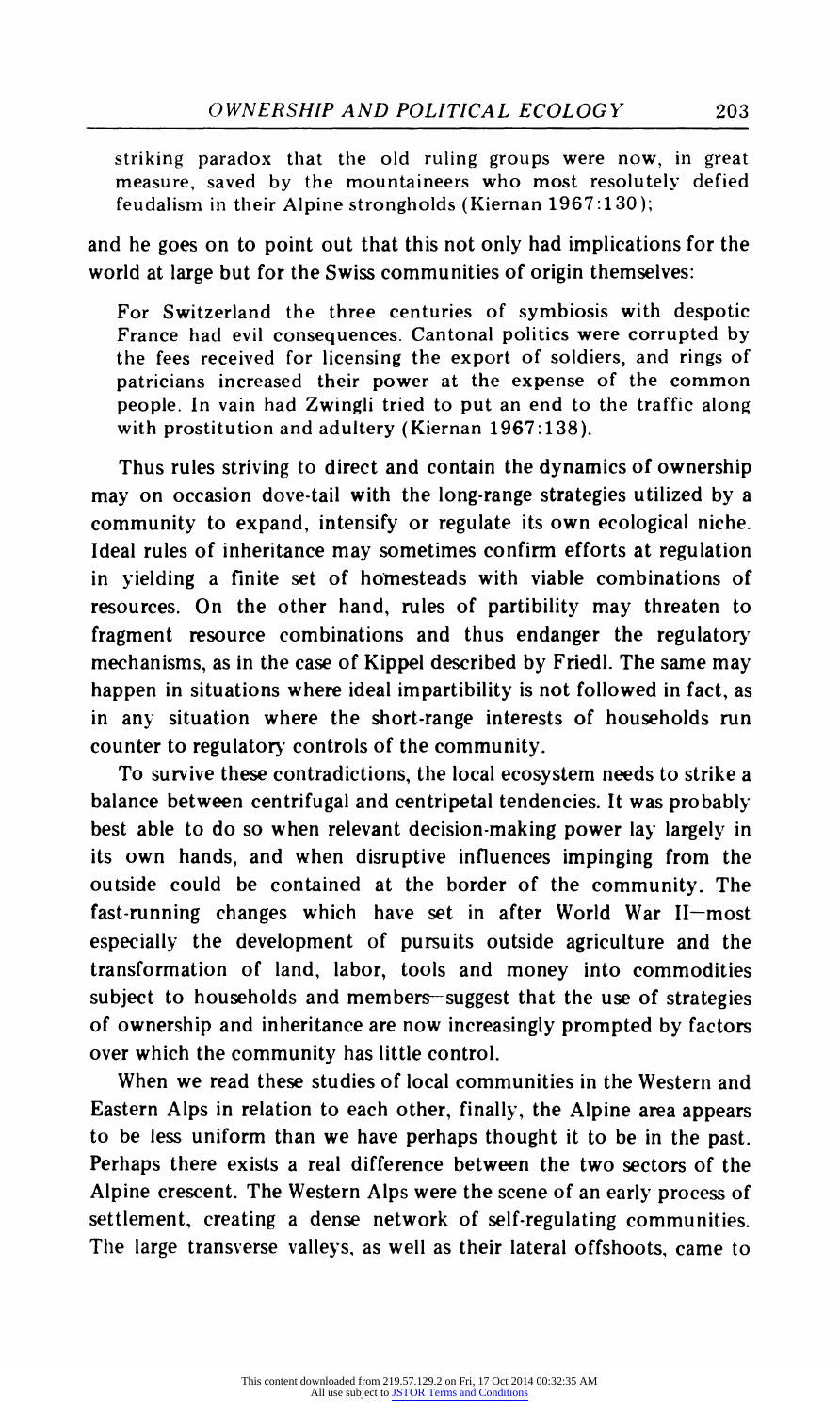**exhibit a strong tendency to political confederation and unification. both within valleys and between valleys. These confederacies perhaps had prehistoric prototypes. as Robert K. Burns has suggested on numerous occasions, but the Swiss forest cantons confederated only in the thirteenth century, and the Republic of the Escartons in the French Alps and the Grisons in Eastern Switzerland only in the fourteenth. One suspects that such far-flung "horizontal" extensions of political alliances may have had some relation to long-distance trade, longdistance transhumance (such as the movement of livestock from the mouth of the Rhone to the heights of the Queyras), and far-flung seasonal migrations of craftsmen and specialists. On the other hand, it is also true that the Holy Roman Empire which laid claim to much of the area never developed a viable hierarchical. "vertical," political framework. In the East, too, the self-regulating community formed the basic cell of the societal edifice, but one misses any strong development of valley-wide confederations or inter-valley alliance. Instead we witness an early consolidation of territorial rulership, with a viable "vertically" organized apparatus of government. The circulation of livestock and of craftsmen is much more restricted in space, and long-distance trade expands under the aegis of the hierarchically organized polity rather than under the aegis of leagues.** 

**One is impressed still further with the predominance of partible inheritance in the West, of impartibility in the East. Since partibility appears to be associated with zones of old and dense settlement, while impartibility seems to characterize zones of frontier expansion, perhaps this difference in inheritance patterns can offer us a lead to still "deeper" chains of structural causation which ultimately may serve also to explain the other contrasts noted earlier. The Western Alps in fact form a part of Urdeutschland, of the border zone between Roman provincials and Germanic confederacies, a zone which comprised the drainages of Rhine and Rhone, the ancient Lorraine, Swabia and Burgundy (Whittlesey 1944:166-173). In contrast to this, Bavaria and the Tyrol faced eastwards along Inn and Danube towards the expanding Austrian march, pushing its frontiers outward against the resistance of Avars. Magyars and Slavs. It seems not impossible that old and dense settlement, partibility, wide-ranging alliances, absence of a viable overarching polity all dove-tailed in the West. while frontier settlement. impartibility. narrow range of local political units, but strong multilevel "vertical" polities conditioned each other in the East. In order to prove or disprove such guesses we shall need to combine our inquiries**